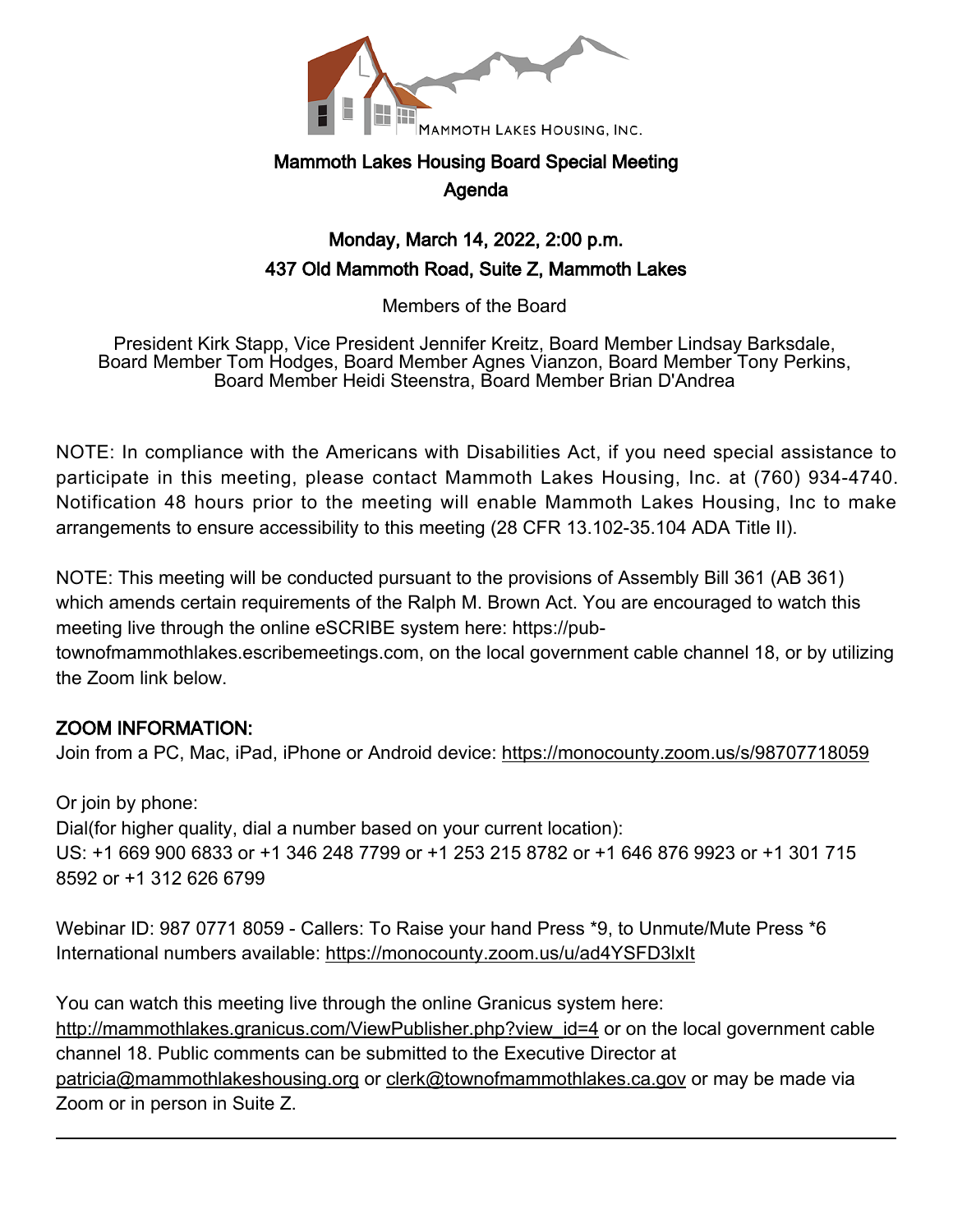## 1. Call to Order

Regular meeting of the public benefit corporation, 501(c)3, Mammoth Lakes Housing, Inc. whose mission is to support affordable housing for a viable economy and sustainable community.

### 2. Public Comments

This is the established time for any member of the public wishing to address the Mammoth Lakes Housing, Inc. Board of Directors on any matter that does not otherwise appear on the agenda. Members of the public desiring to speak on a matter appearing on the agenda should ask the Chairman for the opportunity to be heard when the item comes up for consideration. Public comments may be submitted to the Executive Director at [patricia@mammothlakeshousing.org](mailto:patricia@mammothlakeshousing.org) or [clerk@townofmammothlakes.ca.gov](mailto:clerk@townofmammothlakes.ca.gov) before or during the meeting, may be made in person in Suite Z or by "Raising your hand" in Zoom.

## 3. CLOSED SESSSION

#### 3.1. Pursuant to Government Code Section 54956.8, the Board will hold a closed session to discuss property negotiations and possible staff directions and/or action – Assessor's Parcel Number 008-010-41

Property: 935 Spruce Street, Bishop, CA 93514

Negotiating Parties: Patricia Robertson representing MLH (prospective buyer); Silver Peaks Limited Partnership (Owner)

Under Negotiation: Terms of sale

#### 4. Policy Matters

#### 4.1. Consider adoption of Resolution 2022-09 Authorizing the Executive Director to execute documents in order to accept the role of Administrative Co-General Partner in the Silver Peaks, Limited Partnership

#### 5. Adjourn

The meeting will adjourn to the next regular Board meeting.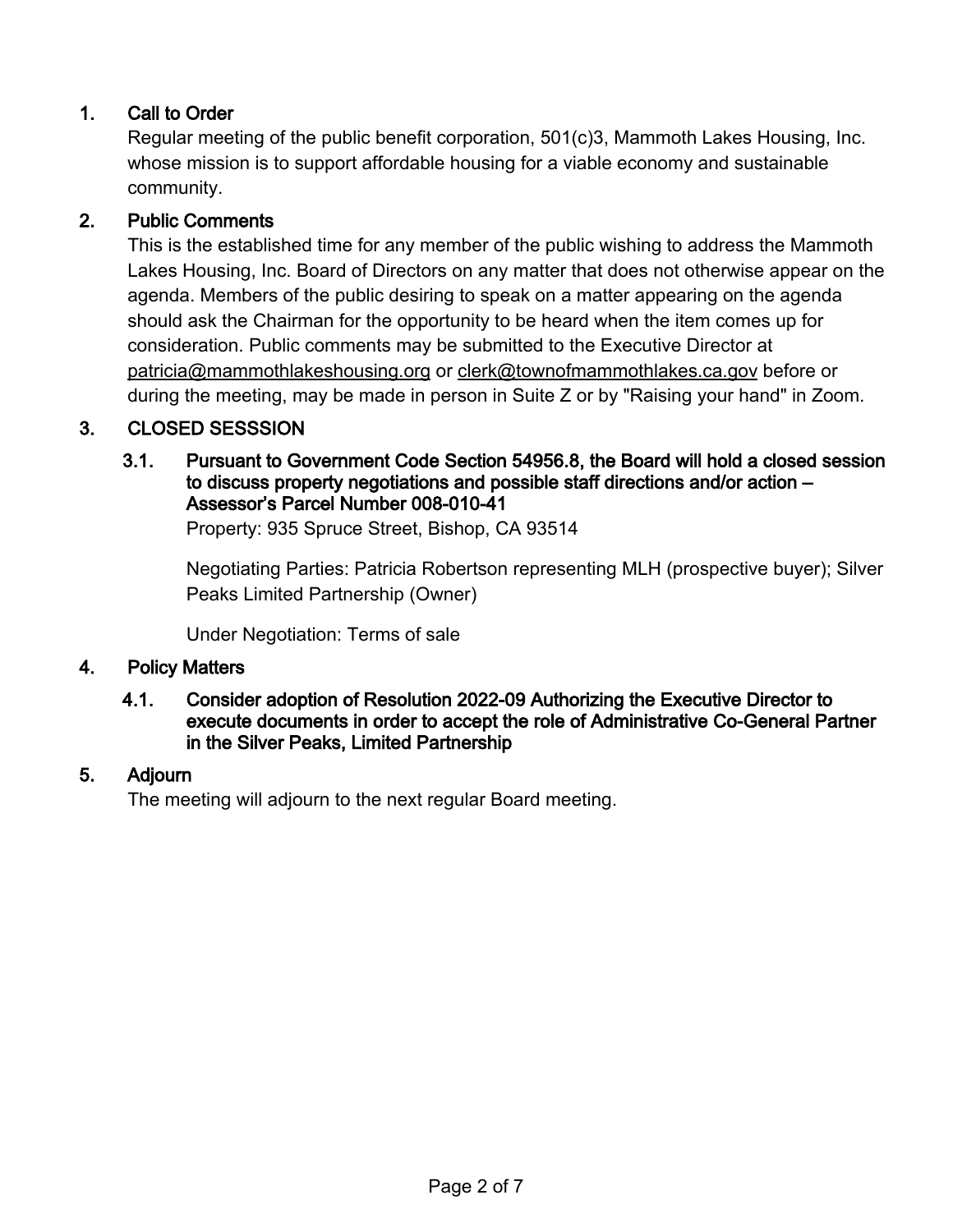# **CLOSED SESSION**

(This page intentionally left blank)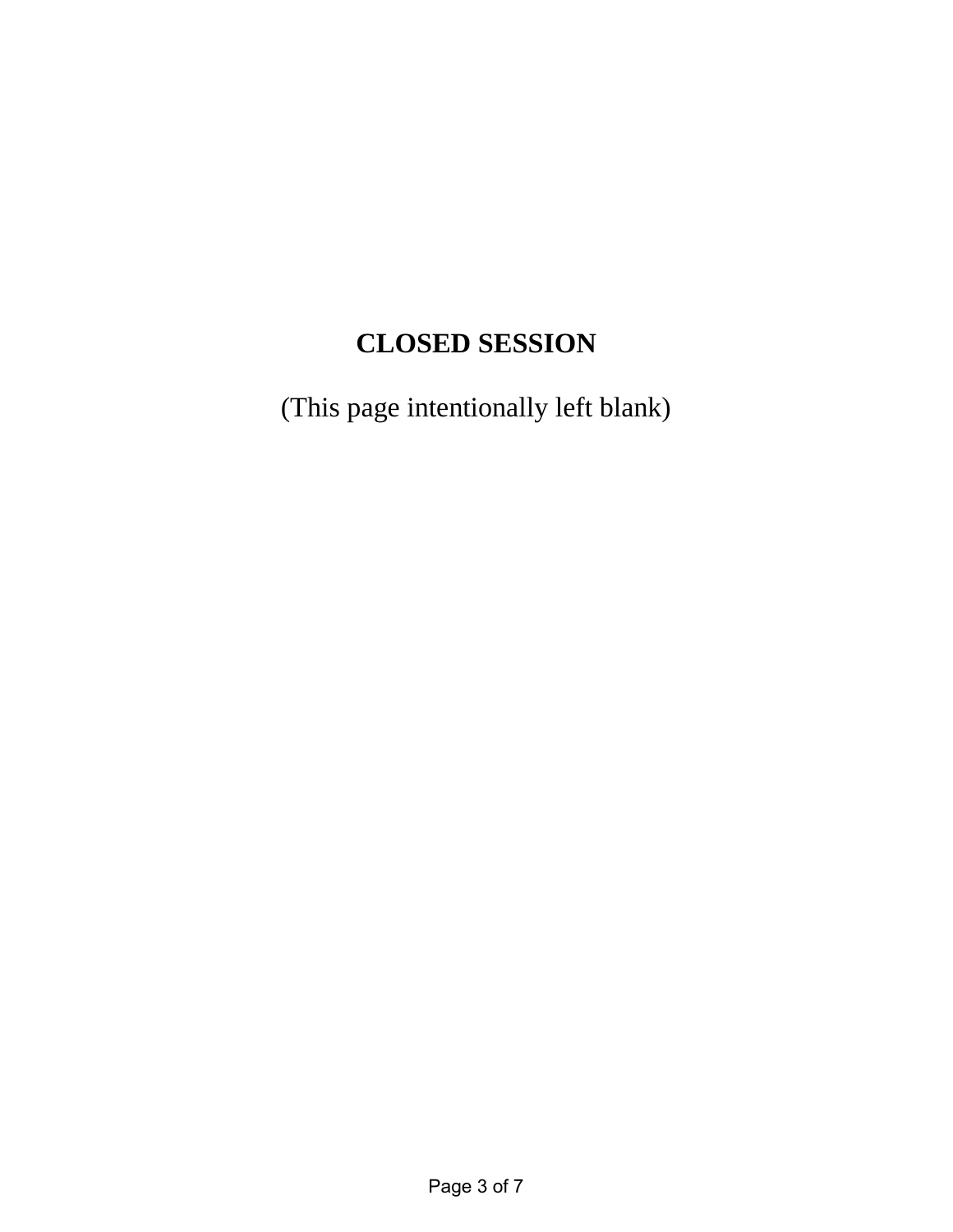#### **2022-09 MAMMOTH LAKES HOUSING, INC. AUTHORIZING RESOLUTION RE: ACQUISITION OF PARTNERSHIP INTEREST AND PROPERTY INTEREST (935 Spruce Street)**

At a duly constituted special meeting of the Board of Directors (the "Board") of Mammoth Lakes Housing, Inc., a California nonprofit public benefit corporation ("MLH") held on March \_\_\_ 2022, the following resolutions were adopted:

WHEREAS, Silver Peaks, L.P, a California limited partnership (the "Partnership") was created by Visionary Home Builders of California, Inc., a California nonprofit public benefit corporation ("VHB") and Inyo Mono Advocates for Community Action, a California nonprofit public benefit corporation ("IMACA") and limited liability company affiliates of VHB and IMACA were formed to serve as co-general partners of the Partnership.

WHEREAS, the Partnership owns specified real property generally located at 935 Spruce Street, Bishop, California, (the "Property") on which the Partnership intends to develop Silver Peaks Apartments, a seventy (70) unit multifamily housing development (the "Project").

WHEREAS, MLH desires to form a limited liability company with MLH as the sole member and manager (the "LLC") to serve as the general partner of the Partnership, assuming MLH, VHB and IMACA can reach mutually agreeable terms for the swapping of co-general partner interest in the Partnership.

WHEREAS, MLH desires to form the LLC and desires to enter into any and all documents, including but not limited to, articles of organization, an operating agreement, an SS-4 form, and any other documents necessary to form and operate the LLC (the "LLC Formation Documents") and any and all documents necessary for the LLC to participate as a co-general partner in the Partnership ("Partnership Documents") and to assist in the development of the Project on the Property.

WHEREAS, in order to assist the capitalization of the LLC, MLH desires to execute a demand note in an amount MLH deems sufficient for the LLC to operate as a viable business but at a minimum in an amount equal to no less than twice the amount of any insurance deductible applicable to any insurance policy benefitting the LLC (the "Demand Note"), and/or make a capital contribution in an amount equal to no less than twice the amount of any insurance deductible applicable to any insurance policy benefitting the LLC (the "Capital Contribution"), or any combination thereof that assists in the capitalization of the LLC.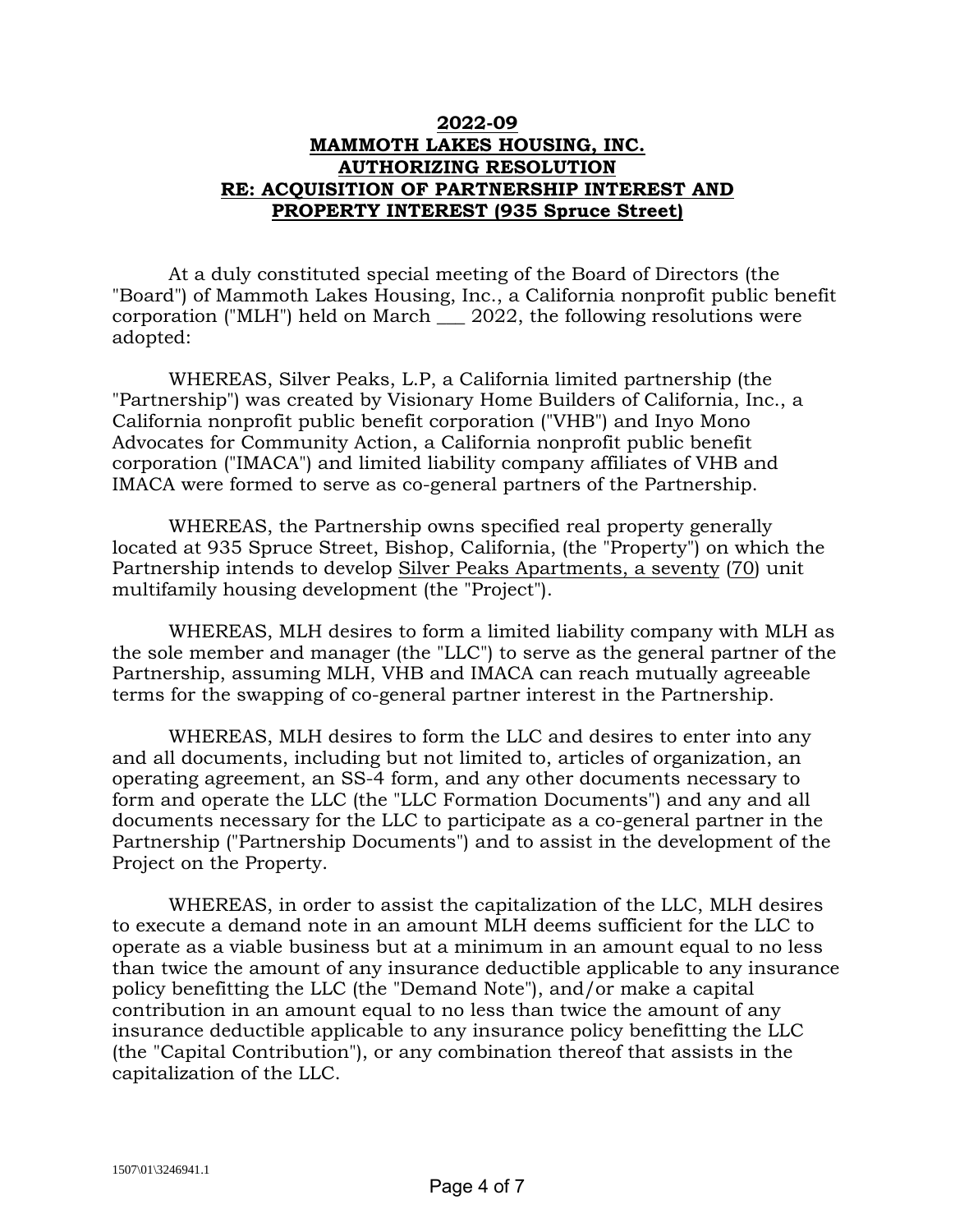WHEREAS, the acquisition of the partnership interest and participation in the development of the Project on the Property is consistent with MLH's charitable mission and would further its goals to provide decent housing that is affordable to low-income and moderate-income persons.

WHEREAS, the Partnership desires to enter into any and all third party contracts, agreements and documents necessary for the development of the Project, including, but not limited to, engineer contracts, contract with environmental consultant, memorandum of understanding with a contractor for preconstruction services, appraisal agreements, market study contracts, consulting contracts, legal services engagement letter, a construction contract, architect's contract, property management agreement and any other documents necessary ("Third Party Contracts").

NOW, THEREFORE, BE IT RESOLVED, that the Board of Directors of MLH hereby authorize the formation of the LLC and authorizes MLH to enter into the LLC Formation Documents.

BE IT FURTHER RESOLVED, that the Board of Directors of MLH authorizes the LLC to participate in the Partnership as a co-general partner and partial owner of the Property, and authorizes MLH and the LLC to enter into the Partnership Documents.

BE IT FURTHER RESOLVED, that the Board of Directors of MLH authorizes MLH to execute the Demand Note and/or make the Capital Contribution, or any combination thereof.

BE IT FURTHER RESOLVED, that the Board of Directors of MLH authorize and direct the Chief Executive Officer of MLH to take all necessary actions, and execute any and all necessary documents on behalf of MLH, the LLC, and the Partnership, including, but not limited to, the LLC Documents, the Partnership Documents, Third Party Contracts, and all the documents listed and/or contemplated by this Resolution.

BE IT FURTHER RESOLVED, that the Board of Directors of MLH hereby authorizes MLH or an affiliate of MLH to acquire the IMACA affiliates co-general partner interest in the Partnership and Property from IMACA and to allocate sufficient funds to acquire the co-general partner interest in the Partnership, which may include the assumption of the outstanding mortgages and secured debt encumbering the Property, plus any interest due thereon. The Property acquisition shall include a transfer of Financial Assets and work product under Third Party Contracts held by IMACA related to the Property.

BE IT FURTHER RESOLVED, that the Board of Directors of MLH authorizes the allocation of funds to acquire the IMACA affiliates co-general partner interest in the Partnership and Property and to pay such additional closing costs as may be necessary to acquire the Property.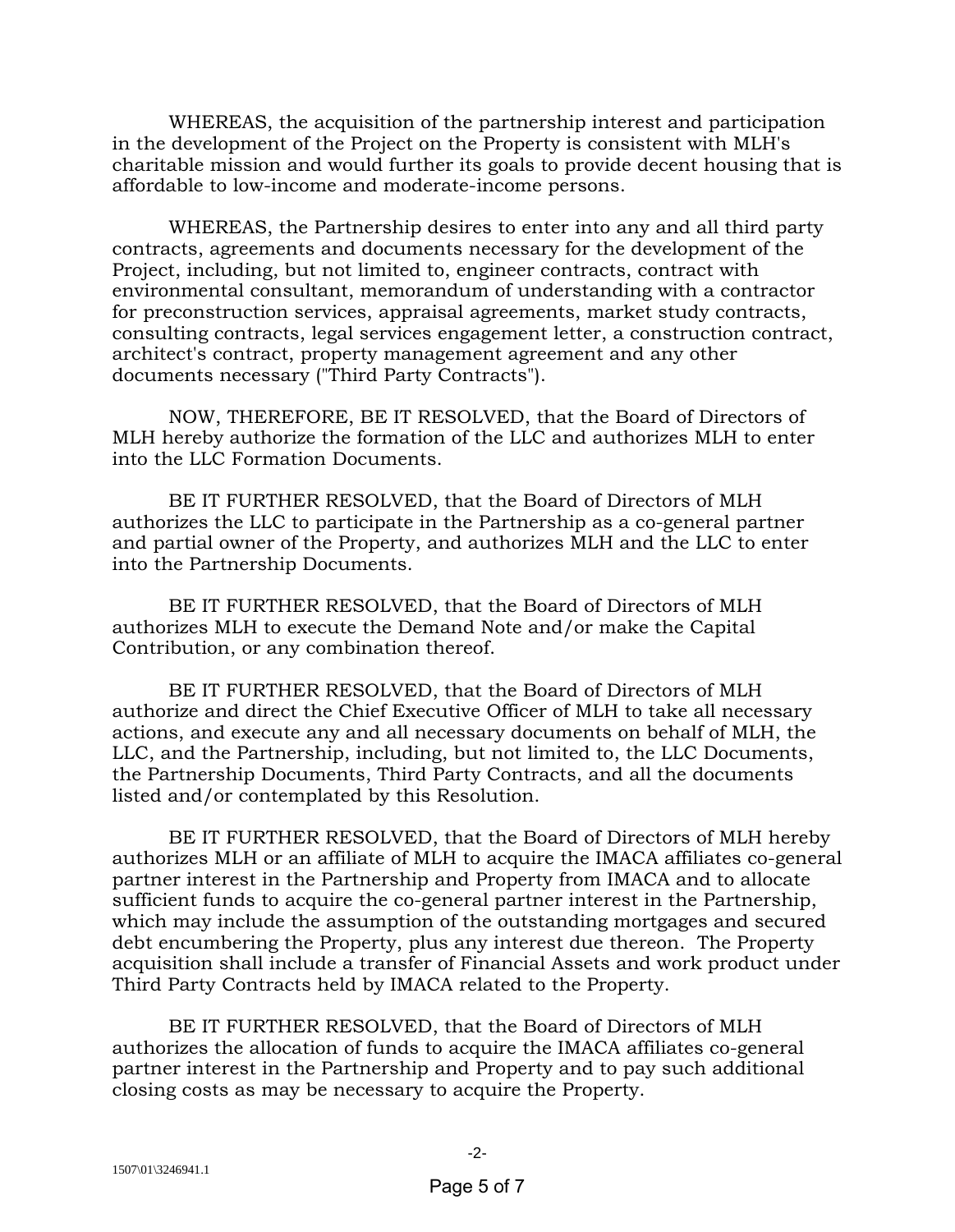BE IT FURTHER RESOLVED, that the Board of Directors of MLH authorizes the Chief Executive Officer of MLH or the Executive Officer's designee, to execute the LLC Documents, the Partnership Documents and any other documents substantially consistent with the terms presented above and authorizes the Chief Executive Officer to execute all other documents necessary to effectuate the acquisition of the IMACA affiliates co-general partner interest in the Partnership and Property and the operation of the Property as affordable housing.

BE IT FURTHER RESOLVED, that to the extent that any actions authorized by this resolution have already been performed, such actions are ratified and approved.